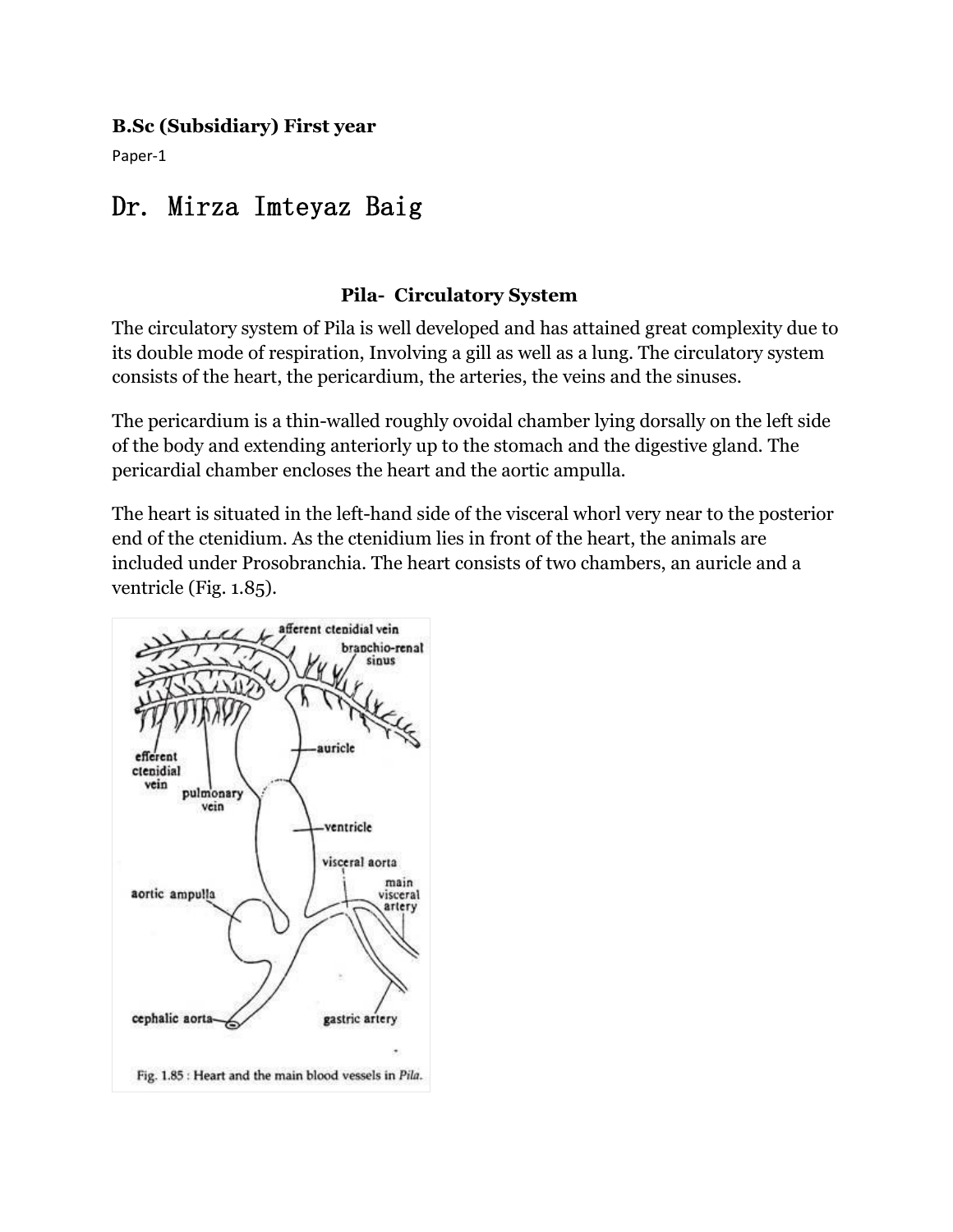The auricle is a thin-walled, highly contractile and roughly triangular sac situated in the dorsal part of the pericardium. The dorsal part of the auricle receives blood from three main veins — ctenidial vein, branchiorenal vein and pulmonary vein. Ventrally the auricle communicates with the ventricle through the auriculo- ventricular aperture.

The [auriculo-ventricular](https://www.notesonzoology.com/wp-content/uploads/2016/07/clip_image032_thumb2-4.jpg) aperture isguarded by semilunar valves which prevent regurgitation of blood from the ventricle to the auricle. The ventricle is an ovoidal sac lying below the auricle. Its wall is thick, spongy and muscular. The auricle receives oxygenated blood from the ctenidium and pulmonary sac through efferent ctenidial and pulmonary vein, respectively.

The lower end of the ventricle gives rise to alarge artery, the aortic trunk. The root of the aorta is provided with two semilunar valves which do not allow the backflow of blood into the ventricle. The aorta immediately bifurcates into two arteries, the anterior one iscalled cephalic aorta, supplying blood to the head region and the posterior or visceral aorta which supplies blood to the posterior part of the body.

The cephalic aorta, just after its origin, gives a dilated sac-like outgrowth known as aortic ampulla. Both the aortae supply arteries to different parts of the body.

## **The cephalic aorta, along its outer side, gives off three arteries:**

- (i) an artery to the skin,
- (ii) an artery to the oesophagus and
- (iii) an artery to the left part of the mantle, the osphradium and left siphon.

The cephalic artery on its inner side gives off a pericardial artery that supplies to the pericardium and then enters into the posterior renal chamber. The main trunk of the cephalic artery enters into the perivisceral sinus (space surrounding the buccal mass and [oesophagus\)](https://www.notesonzoology.com/wp-content/uploads/2016/07/clip_image030_thumb2-4.jpg) and then crosses beneath the oesophagus.

It then gives off many arteries to the buccal mass, oesophageal wall, right side of the mantle, right siphon, copulatory organ, eyes, tentacles etc. (Fig. 1.86).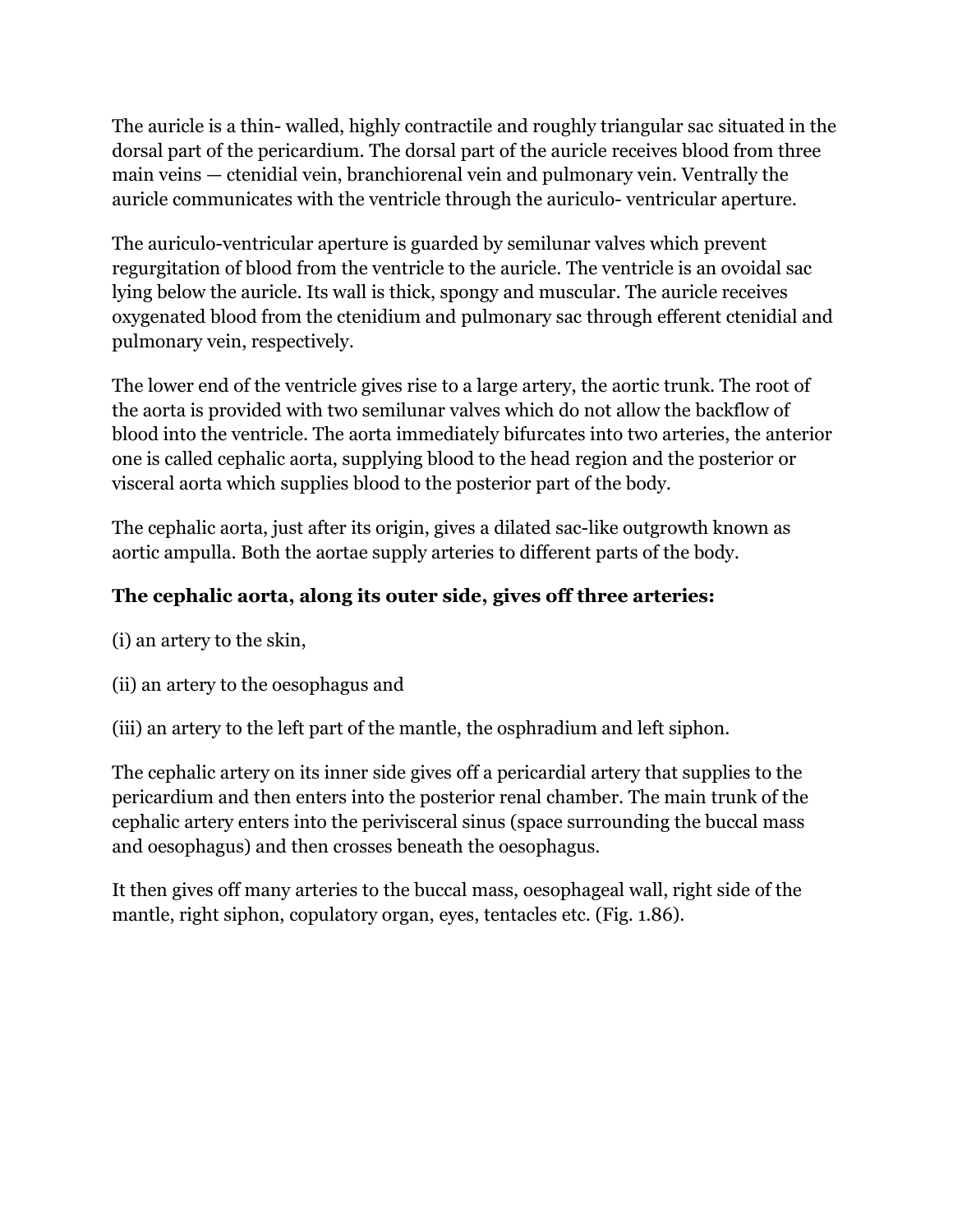

The visceral aorta, immediately after its origin, gives off an artery to supply the pericardium, digestive gland and skin. A little further, the visceral aorta gives rise to a stout gastric artery to the stomach. The main visceral artery runs along the left margin of the posterior renal chamber and sendsbranches to the intestine and the posterior renal chamber.

It then sends an artery to the digestive gland, the gonad and terminates in the wall of the rectum.

The blood, after being distributed to the various parts of the body by the arteries and their tributaries, passes into small spaces (lacunae). These lacunae unite to form large sinuses.

#### **There are four main sinuses:**

- (i) peri-visceral sinus,
- (ii) peri-intestinal sinus,
- (iii) [branchio-renal](https://www.notesonzoology.com/wp-content/uploads/2016/07/clip_image030_thumb2-4.jpg) sinus and
- (iv) pulmonary sinus.

The perivisceral sinus sends blood to the ctenidium and pulmonary sac. The periintestinal sinus passes blood to the kidney for eliminating metabolic waste.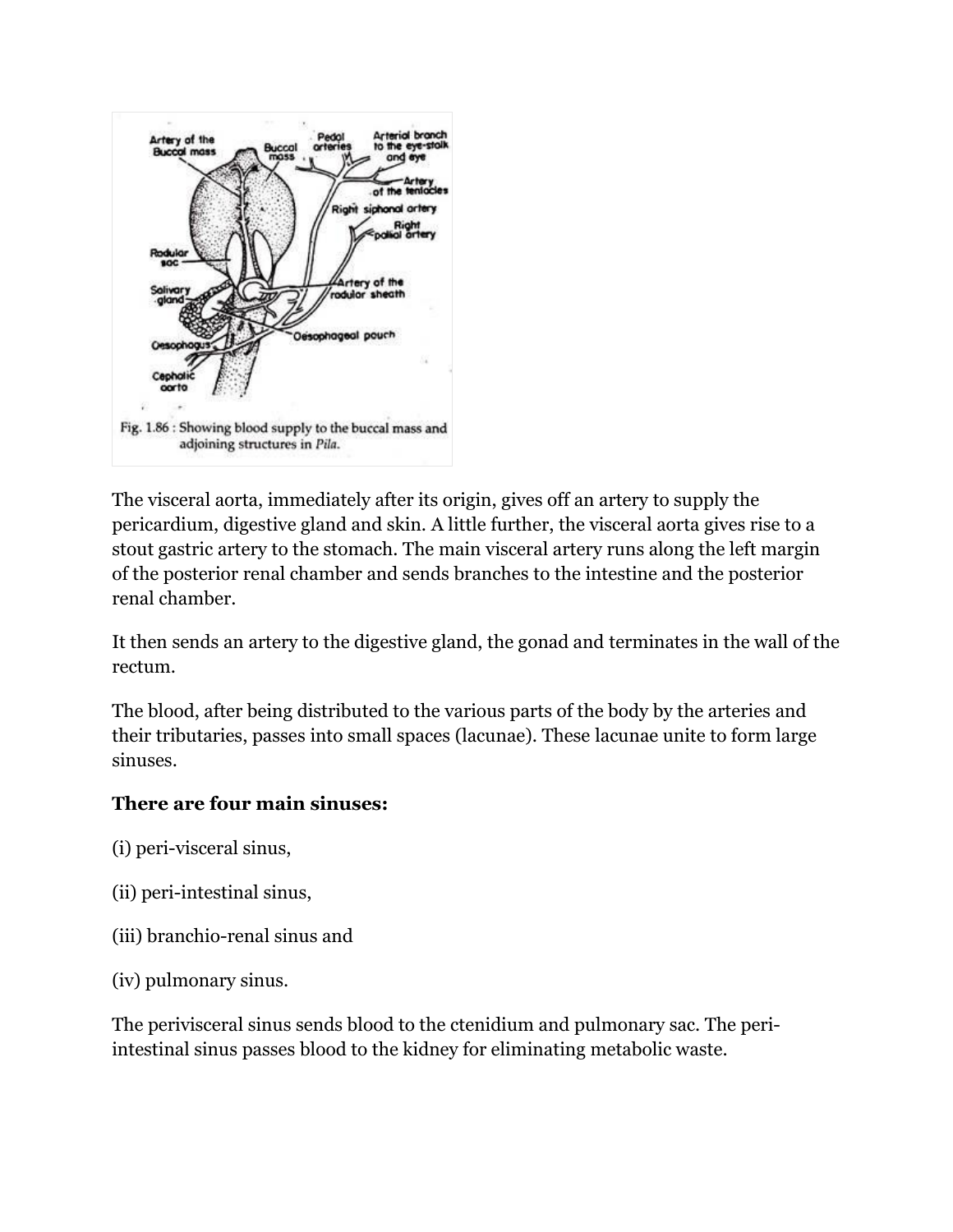The veins carry blood to the auricle from [different](https://www.notesonzoology.com/wp-content/uploads/2016/07/clip_image034_thumb2-4.jpg) parts of the body either directly or through the gill, mantle and kidneys.

## **The main veins are:**

(i) afferent ctenidial vein,

- (ii) efferent ctenidial vein,
- (iii) afferent renal vein,
- (iv) efferent renal vein and
- (v) [pulmonary](https://www.notesonzoology.com/wp-content/uploads/2016/07/clip_image032_thumb2-4.jpg) vein.

## **Blood:**

The blood of Pila contains some colourless stellate amoeboid cells and a blue, copper containing respiratory pigment, called haemocyanin. The amoeboid cells are phagocytic in nature.

# **Circulation of Blood:**

The ventricle of the heart pumps blood through the branches of cephalic aorta and visceral aorta (Fig. 1.87). The cephalic and visceral aortae supply blood to the different parts of the body. The cephalic aorta supplies blood to the head, mantle, buccal mass, oesophagus, copulatory organ, columellar muscle and associated structures.

The visceral aorta supplies blood to the visceral mass. Although there are four main sinuses, the blood is collected into the perivisceral and peri-intestinal sinuses. From these sinuses blood is conveyed either into the pulmonary sac, ctenidium or into the kidney.